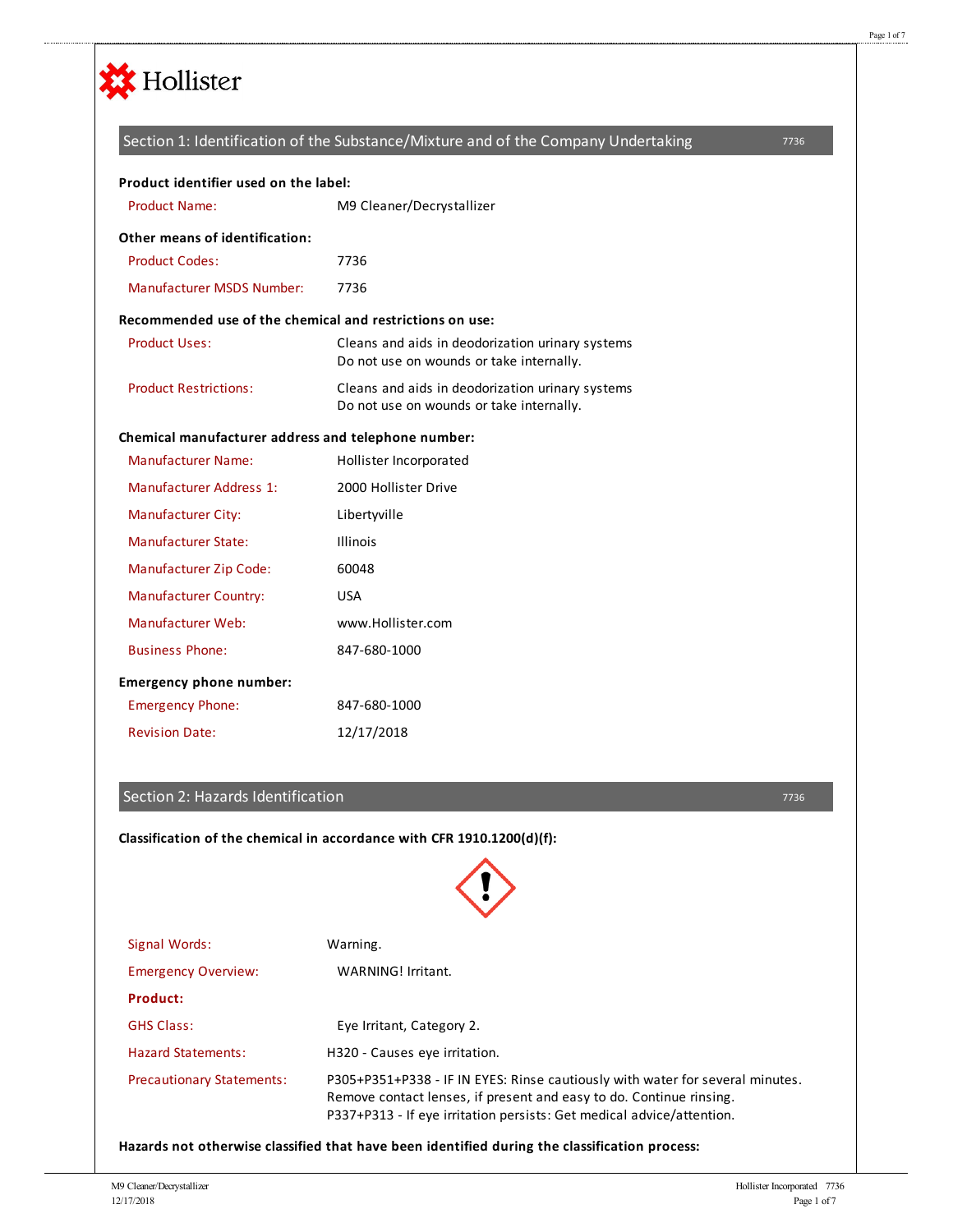## Section 3: Composition/Information on Ingredients

## **Mixtures:**

| <b>Ingredient Name</b>      | <b>CAS Number</b> | <b>Ingredient Percent</b> | <b>EC Number</b> | Comments |
|-----------------------------|-------------------|---------------------------|------------------|----------|
| Bronopol                    | $52 - 51 - 7$     | <=2.5% by weight          | 200-143-0        |          |
| Sodium Acetate              | 9035-69-2         | $\leq$ 2.5 % by weight    | 230-525-2        |          |
| Non hazardous ingredient(s) | No data           | >95% by weight            |                  |          |

## Section 4: First Aid Measures

#### **Description of necessary measures:**

| Eye Contact:                                        | Immediately flush eyes with plenty of water for at least 15 to 20 minutes. Ensure<br>adequate flushing of the eyes by separating the eyelids with fingers. Get<br>immediate medical attention. |
|-----------------------------------------------------|------------------------------------------------------------------------------------------------------------------------------------------------------------------------------------------------|
| Skin Contact:                                       | Immediately wash skin with plenty of soap and water for 15 to 20 minutes, while<br>removing contaminated clothing and shoes. Get medical attention if irritation<br>develops or persists.      |
| Inhalation:                                         | If inhaled, remove to fresh air. If not breathing, give artificial respiration or give<br>oxygen by trained personnel. Seek immediate medical attention.                                       |
| Ingestion:                                          | If swallowed, do NOT induce vomiting. Call a physician or poison control center<br>immediately. Never give anything by mouth to an unconscious person.                                         |
| Most important symptoms/effects, acute and delayed: |                                                                                                                                                                                                |

# Other First Aid: First Responders should provide for their own safety prior to rendering assistance.

**Indication of immediate medical attention and special treatment needed**

Note To Physicians: None.

Section 5: Firefighting Measures

| ı |  |  |
|---|--|--|

### **Suitable and unsuitable extinguishing media**

| Specific hazards arising from the chemical |                                                                                  |
|--------------------------------------------|----------------------------------------------------------------------------------|
|                                            | may be used to cool closed containers.                                           |
| <b>Extinguishing Media:</b>                | Use dry chemical or foam when fighting fires involving this material. Water mist |

Unusual Fire Hazards: Material may spatterabove 100 °C/212 °F.

### **Special protective equipment and precautions for fire-fighters**

| Fire Fighting Instructions:  | Evacuate area of unprotected personnel. Use cold water spray to cool fire exposed<br>containers to minimize risk of rupture. Do not enter confined fire space without full<br>protective gear. If possible, contain fire run-off water. |
|------------------------------|-----------------------------------------------------------------------------------------------------------------------------------------------------------------------------------------------------------------------------------------|
| <b>Protective Equipment:</b> | In the event of a fire, wear Self-Contained Breathing Apparatus (SCBA), approved<br>or in accordance to NFPA, NIOSH, and/or European Standard EN 137 guidelines or<br>equivalent and full protective gear.                              |

| <b>NFPA Health:</b>     |   |
|-------------------------|---|
| <b>NFPA Fire:</b>       | n |
| <b>NFPA Reactivity:</b> |   |

## Section 6: Accidental Release Measures

7736

**Personal precautions, protective equipment and emergency procedures**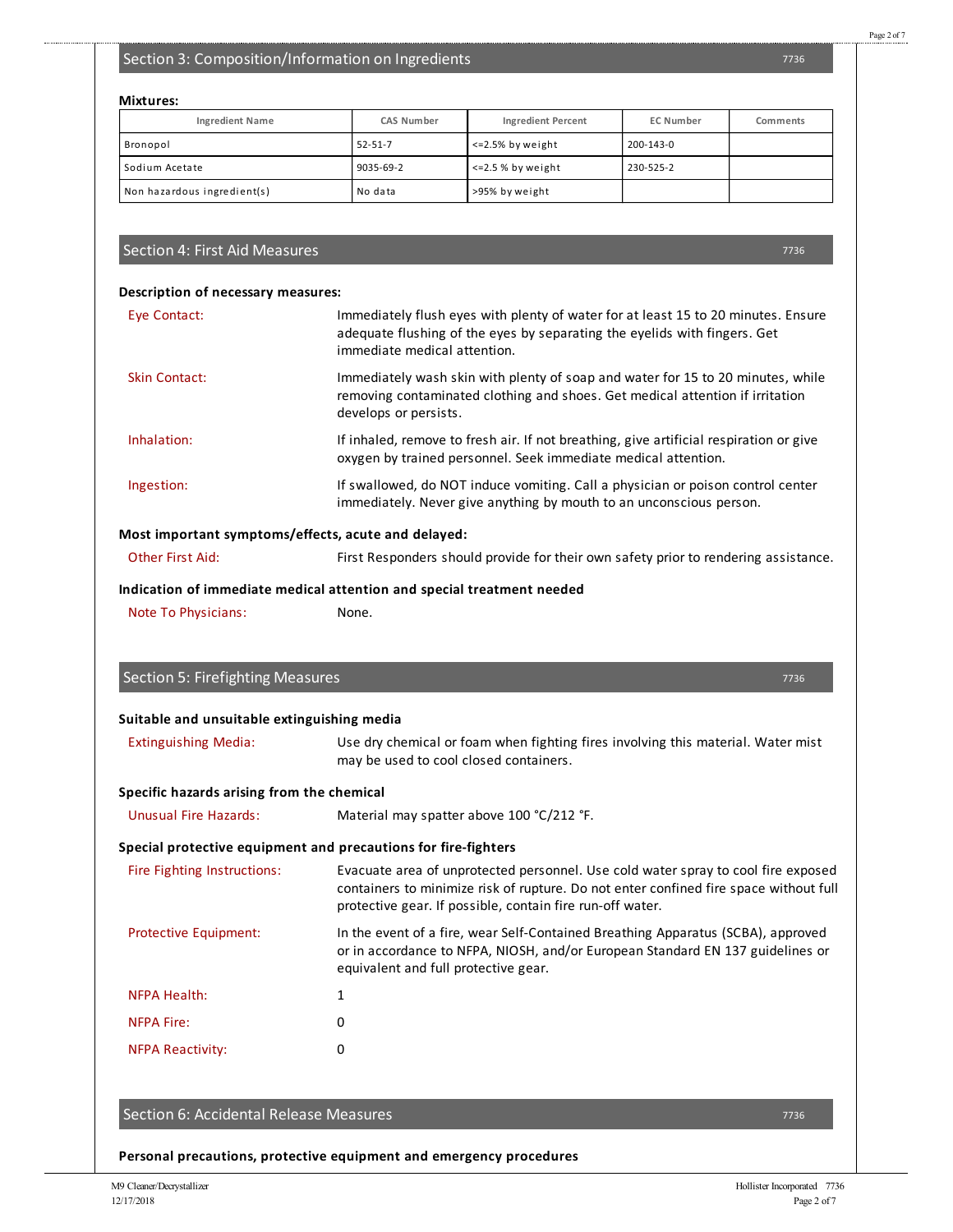|                                                       |                                                                                                                                                                                                                         | Page 3 of 7 |
|-------------------------------------------------------|-------------------------------------------------------------------------------------------------------------------------------------------------------------------------------------------------------------------------|-------------|
| Personnel Precautions:                                | Evacuate area and keep unnecessary and unprotected personnel from entering the<br>spill area.                                                                                                                           |             |
| Methods and materials for containment and cleaning up |                                                                                                                                                                                                                         |             |
| Methods for Containment:                              | Spills are very unlikely, because the wiper fabric has absorbed the liquid solvent<br>solution. In the event of a spill, contain with an inert absorbent.                                                               |             |
| Methods for Cleanup:                                  | Absorb spill with inert material (e.g., dry sand or earth), then place in a chemical<br>waste container. Provide ventilation. Clean up spills immediately observing<br>precautions in the protective equipment section. |             |
| <b>Environmental precautions</b>                      |                                                                                                                                                                                                                         |             |
| <b>Environmental Precautions:</b>                     | Avoid runoff into storm sewers, ditches, and waterways. Comply with all<br>government regulations on reporting releases.                                                                                                |             |

## Section 7: Handling and Storage

.........................

| Precautions for safe handling |                                                                                                                                                                        |
|-------------------------------|------------------------------------------------------------------------------------------------------------------------------------------------------------------------|
| Handling:                     | Use with adequate ventilation. Avoid breathing vapor, aerosol or mist.                                                                                                 |
| <b>Work Practices:</b>        | Handle in accordance with good industrial hygiene and safety practices.                                                                                                |
| <b>Hygiene Practices:</b>     | Wash thoroughly after handling.                                                                                                                                        |
|                               | Conditions for safe storage, including any incompatibilities                                                                                                           |
| Storage:                      | Store in a cool, dry, well ventilated area away from sources of heat, combustible<br>materials, and incompatible substances. Keep container tightly closed when not in |

## Section 8:Exposure Controls/Personal Protection

use.

| <b>Exposure Guidelines</b><br>Appropriate engineering controls |                                                                                                                                                                                                                                                                                                                                                                                                                                                                                                                                                                          |
|----------------------------------------------------------------|--------------------------------------------------------------------------------------------------------------------------------------------------------------------------------------------------------------------------------------------------------------------------------------------------------------------------------------------------------------------------------------------------------------------------------------------------------------------------------------------------------------------------------------------------------------------------|
| <b>Engineering Controls:</b>                                   | Use appropriate engineering control such as process enclosures, local exhaust<br>ventilation, or other engineering controls to control airborne levels below<br>recommended exposure limits. Good general ventilation should be sufficient to<br>control airborne levels. Where such systems are not effective wear suitable<br>personal protective equipment, which performs satisfactorily and meets OSHA or<br>other recognized standards. Consult with local procedures for selection, training,<br>inspection and maintenance of the personal protective equipment. |
| Individual protection measures                                 |                                                                                                                                                                                                                                                                                                                                                                                                                                                                                                                                                                          |
| Eye Protection:                                                | Safety glasses with side shields must be worn at all times. If splash hazard exists,<br>wear chemical splash goggles and/or face shield.                                                                                                                                                                                                                                                                                                                                                                                                                                 |
| <b>Face Protection:</b>                                        | Safety glasses with side shields must be worn at all times. If splash hazard exists,<br>wear chemical splash goggles and/or face shield.                                                                                                                                                                                                                                                                                                                                                                                                                                 |
| <b>Skin Protection:</b>                                        | Wear appropriate protective gloves and other protective apparel to prevent skin<br>contact. Consult manufacturer's data for permeability data.                                                                                                                                                                                                                                                                                                                                                                                                                           |
| <b>Hand Protection:</b>                                        | Nitrile rubber or natural rubber gloves are recommended.                                                                                                                                                                                                                                                                                                                                                                                                                                                                                                                 |
| <b>Respiratory Protection:</b>                                 | Use a NIOSH/MSHA or European Standard EN 149 approved respirator if exposure<br>limits are exceeded or if irritation or other symptoms are experienced., Comply with<br>the OSHA respirator regulations found in 29 CFR 1910.134 or European Standard<br>EN 149, Use a positive pressure air supplied respirator if there is any potential for<br>an uncontrolled release, exposure levels are not known, or any other<br>circumstances where air purifying respirators may not provide adequate protection.                                                             |
| <b>Other Protective:</b>                                       | Facilities storing or utilizing this material should be equipped with an eyewash and<br>a deluge shower safety station.                                                                                                                                                                                                                                                                                                                                                                                                                                                  |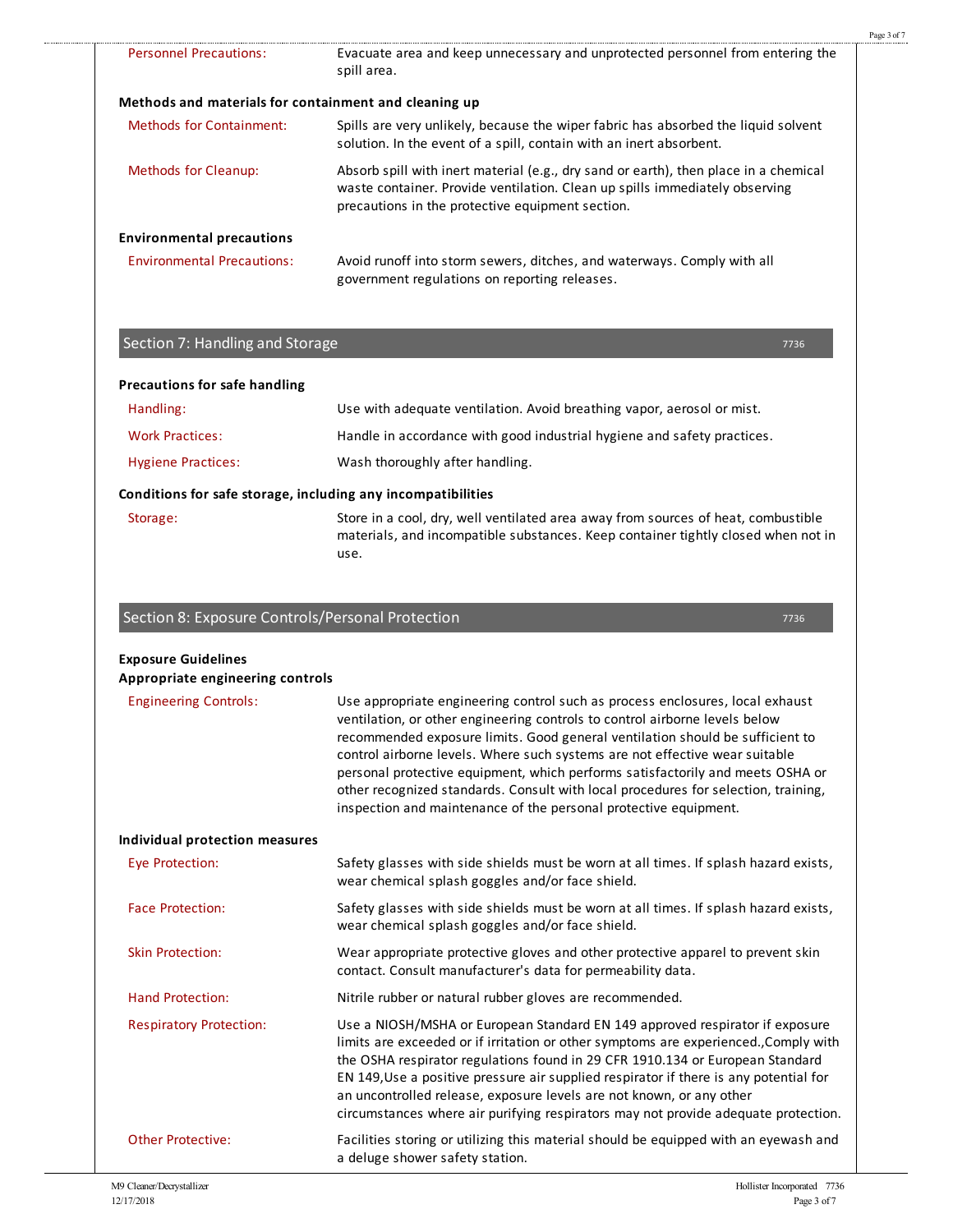## Section 9: Physical and Chemical Properties

#### **Physical and chemical properties**

| <b>Physical State:</b>        | Physical State Appearance: Liquid. |
|-------------------------------|------------------------------------|
| Odor:                         | Characteristic                     |
| pH:                           | Not determined.                    |
| <b>Melting Temperature:</b>   | Not determined.                    |
| <b>Boiling Temperature:</b>   | 190 °F (88°C)                      |
| <b>Flash Point:</b>           | Not applicable.                    |
| Ignition Temperature:         | Not applicable.                    |
| Lower Flammable Limit:        | Not applicable.                    |
| <b>Upper Flammable Limit:</b> | Not applicable.                    |
| <b>Vapor Pressure:</b>        | 17 mmHg @ 20°C                     |
| <b>Vapor Density:</b>         | Not determined.                    |
| Solubility:                   | Completely soluble                 |
| <b>Specific Gravity:</b>      | 1.0                                |
| <b>Evaporation Rate:</b>      | Not determined.                    |
| <b>Percent Volatile:</b>      | Not determined.                    |
| <b>VOC Content:</b>           | 5.1%                               |
| <b>Odor Threshold:</b>        | Not determined.                    |
|                               |                                    |

## Section 10: Stability and Reactivity

#### **Reactivity: Chemical Stability:**

| <b>Chemical Stability:</b>                  | Stable under recommended handling and storage conditions.                                                         |
|---------------------------------------------|-------------------------------------------------------------------------------------------------------------------|
| <b>Possibility of hazardous reactions:</b>  |                                                                                                                   |
| Hazardous Polymerization:                   | Hazardous polymerization does not occur.                                                                          |
| <b>Conditions To Avoid:</b>                 |                                                                                                                   |
| <b>Conditions To Avoid:</b>                 | Heat, flames, ignition sources, and sparks. Incompatible materials. Freezing or<br>temperatures below 0°C (32°F). |
| <b>Incompatible Materials:</b>              |                                                                                                                   |
| Incompatible Materials:                     | Water reactive materials.                                                                                         |
| <b>Hazardous Decomposition</b><br>Products: | Thermal decomposition can lead to release irritant fumes and toxic gases.                                         |

## Section 11: Toxicological Information

## **Toxicological Information:**

## **Product:**

Route of Exposure: Eyes. Skin. Inhalation.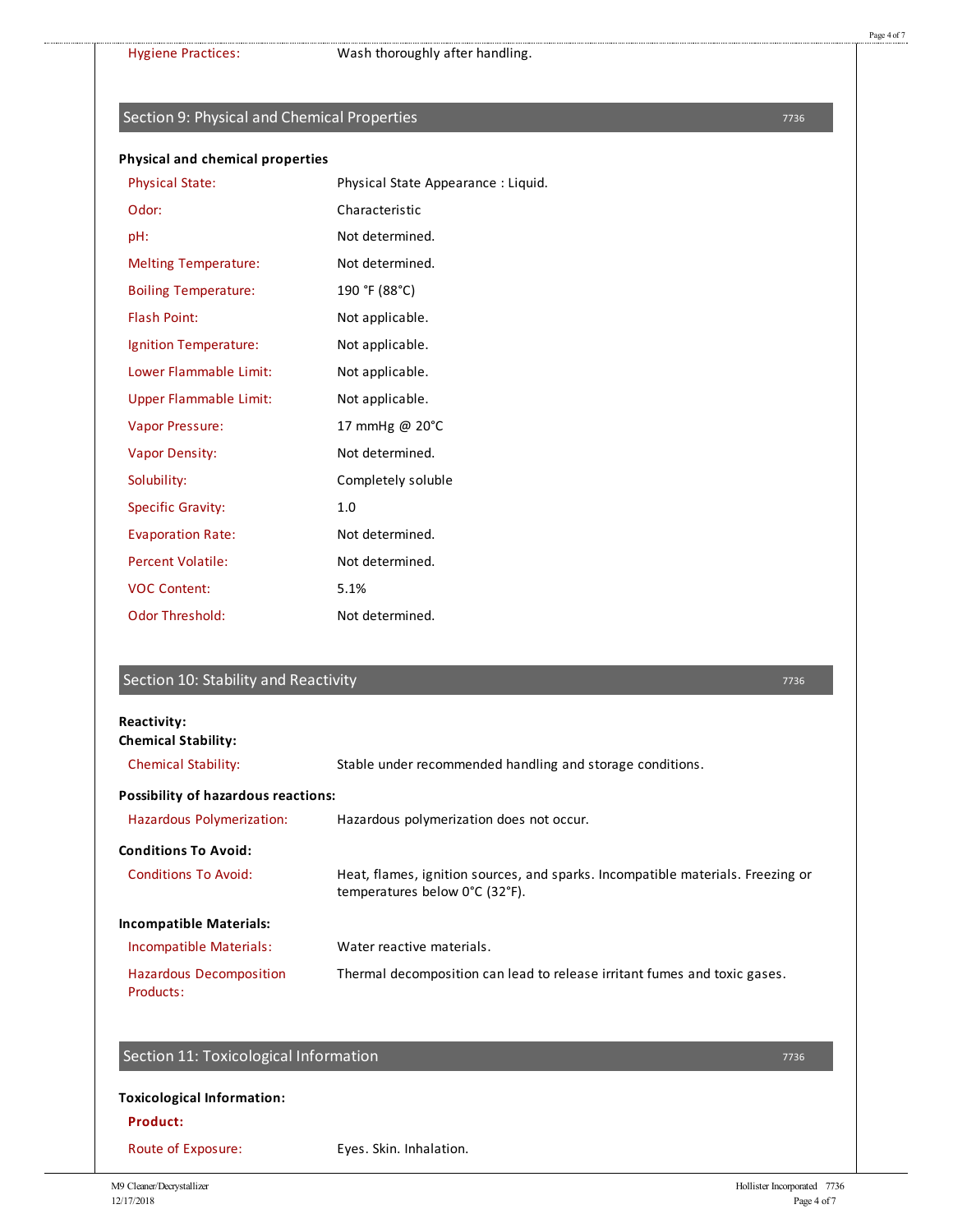| <b>Target Organ Data:</b>                         | Eyes. Skin. Respiratory system. Digestive system.                                                                                                                                                                                                                                                                                                                                                                                                                                                                                                                                                                                                                                                                                                                                                                                                                                                                                                                                                                                                                                                                                                                                                                 |
|---------------------------------------------------|-------------------------------------------------------------------------------------------------------------------------------------------------------------------------------------------------------------------------------------------------------------------------------------------------------------------------------------------------------------------------------------------------------------------------------------------------------------------------------------------------------------------------------------------------------------------------------------------------------------------------------------------------------------------------------------------------------------------------------------------------------------------------------------------------------------------------------------------------------------------------------------------------------------------------------------------------------------------------------------------------------------------------------------------------------------------------------------------------------------------------------------------------------------------------------------------------------------------|
| <b>Acute Inhalation Effects:</b>                  | Prolonged or excessive inhalation may cause respiratory tract irritation.                                                                                                                                                                                                                                                                                                                                                                                                                                                                                                                                                                                                                                                                                                                                                                                                                                                                                                                                                                                                                                                                                                                                         |
| <b>Acute Skin Effects:</b>                        | May cause irritation.                                                                                                                                                                                                                                                                                                                                                                                                                                                                                                                                                                                                                                                                                                                                                                                                                                                                                                                                                                                                                                                                                                                                                                                             |
| <b>Acute Ingestion Effects:</b>                   | Ingestion can cause gastrointestinal irritation, nausea, vomiting and diarrhea.                                                                                                                                                                                                                                                                                                                                                                                                                                                                                                                                                                                                                                                                                                                                                                                                                                                                                                                                                                                                                                                                                                                                   |
| <b>Acute Eye Effects:</b>                         | May cause irritation.                                                                                                                                                                                                                                                                                                                                                                                                                                                                                                                                                                                                                                                                                                                                                                                                                                                                                                                                                                                                                                                                                                                                                                                             |
| <b>Bronopol:</b>                                  |                                                                                                                                                                                                                                                                                                                                                                                                                                                                                                                                                                                                                                                                                                                                                                                                                                                                                                                                                                                                                                                                                                                                                                                                                   |
| <b>Eye Toxicity:</b>                              | Administration into the eye - Rabbit Standard Draize test : 5 mg [ Not<br>reported. ] (RTECS)                                                                                                                                                                                                                                                                                                                                                                                                                                                                                                                                                                                                                                                                                                                                                                                                                                                                                                                                                                                                                                                                                                                     |
| <b>Skin Toxicity:</b>                             | Administration onto the skin - Mouse LD50 - Lethal dose, 50 percent kill:<br>4750 mg/kg [ Details of toxic effects not reported other than lethal dose<br>value ] Administration onto the skin - Rabbit TDLo - Lowest published toxic<br>dose: 250 mg/k g/8H [ Skin and Appendages - Primary irritation (After topical<br>exposure ) ] Administration onto the skin - Rabbit LD50 - Lethal dose, 50<br>percent kill : >2000 mg/kg [ Details of toxic effects not reported other than<br>lethal dose value ] Administration onto the skin - Rat TDLo - Lowest published<br>toxic dose: >2000 mg/kg/24H [ Lungs, Thorax, or Respiration - Dyspnea Skin<br>and Appendages - Primary irritation (After topical exposure) Nutritional and<br>Gross Metabolic - Weight loss or decreased weight gain ] Administration onto<br>the skin - Rat LD50 - Lethal dose, 50 percent kill: 64 mg/kg [ Details of toxic<br>effects not reported other than lethal dose value ] Administration onto the<br>skin - Rabbit Standard Draize test : 500 mg/24H [ Mild ] Administration onto<br>the skin - Rabbit Standard Draize test : 80 mg [ Moderate ] Administration<br>onto the skin - Rat Standard Draize test : 0.2 % ( RTECS) |
| <b>Ingestion Toxicity:</b>                        | Oral - Rat LD50 - Lethal dose, 50 percent kill: 180 mg/kg [ Details of toxic<br>effects not reported other than lethal dose value ] Oral - Mouse LD50 - Lethal<br>dose, 50 percent kill: 270 m g/kg [ Details of toxic effects not reported other<br>than lethal dose value ] Oral - Mouse LD50 - Lethal dose, 50 percent kill :<br>194 mg/kg [ Lungs, Thorax , or Respiration - Othe r changes Gastrointestinal -<br>Gastritis ] Oral - Rat LD50 - Lethal dose, 50 percent kill: 267 mg/kg [ Lungs,<br>Thorax, or Respiration - Othe r changes Gastrointestinal - Gastritis ] Oral -<br>Rabbit LD50 - Lethal dose, 50 percent kill: 190 mg/kg [ Lungs, Thorax, or<br>Respiration - Othe r changes Gastrointestinal - Gastritis ] Oral - Rat LD50 -<br>Lethal dose, 50 percent kill: 254 mg/kg [ Behavioral - Coma Lungs, Thorax,<br>or Respiration - Respiratory depression Blood - Changes in spleen ] Oral - Rat<br>LD50 - Lethal dose, 50 percent kill: 342 mg/kg [ Behavioral (RTECS)                                                                                                                                                                                                                        |
| <b>Inhalation Toxicity:</b>                       | Inhalation - Rat LC50 - Lethal concentration, 50 percent kill : >5 gm/m 3/6H [<br>Details of toxic effects not reported other than lethal dose value ] Inhalation -<br>Rat LC50 - Lethal concentration, 50 percent kill : 800 mg/m 3/4H [ Details of<br>toxic effects not reported other than lethal dose value ] Inhalation - Rat LC50<br>- Lethal concentration, 50 percent kill : >5 gm /m 3/4H [ Details of toxic<br>effects not reported other than lethal dose value ] (RTECS)                                                                                                                                                                                                                                                                                                                                                                                                                                                                                                                                                                                                                                                                                                                              |
| Section 12: Ecological Information                | 7736                                                                                                                                                                                                                                                                                                                                                                                                                                                                                                                                                                                                                                                                                                                                                                                                                                                                                                                                                                                                                                                                                                                                                                                                              |
| Ecotoxicity:                                      |                                                                                                                                                                                                                                                                                                                                                                                                                                                                                                                                                                                                                                                                                                                                                                                                                                                                                                                                                                                                                                                                                                                                                                                                                   |
| <b>Product:</b>                                   |                                                                                                                                                                                                                                                                                                                                                                                                                                                                                                                                                                                                                                                                                                                                                                                                                                                                                                                                                                                                                                                                                                                                                                                                                   |
| Ecotoxicity:                                      | No environmental information found for this product.                                                                                                                                                                                                                                                                                                                                                                                                                                                                                                                                                                                                                                                                                                                                                                                                                                                                                                                                                                                                                                                                                                                                                              |
| Persistence and degradability:<br><b>Product:</b> |                                                                                                                                                                                                                                                                                                                                                                                                                                                                                                                                                                                                                                                                                                                                                                                                                                                                                                                                                                                                                                                                                                                                                                                                                   |
|                                                   |                                                                                                                                                                                                                                                                                                                                                                                                                                                                                                                                                                                                                                                                                                                                                                                                                                                                                                                                                                                                                                                                                                                                                                                                                   |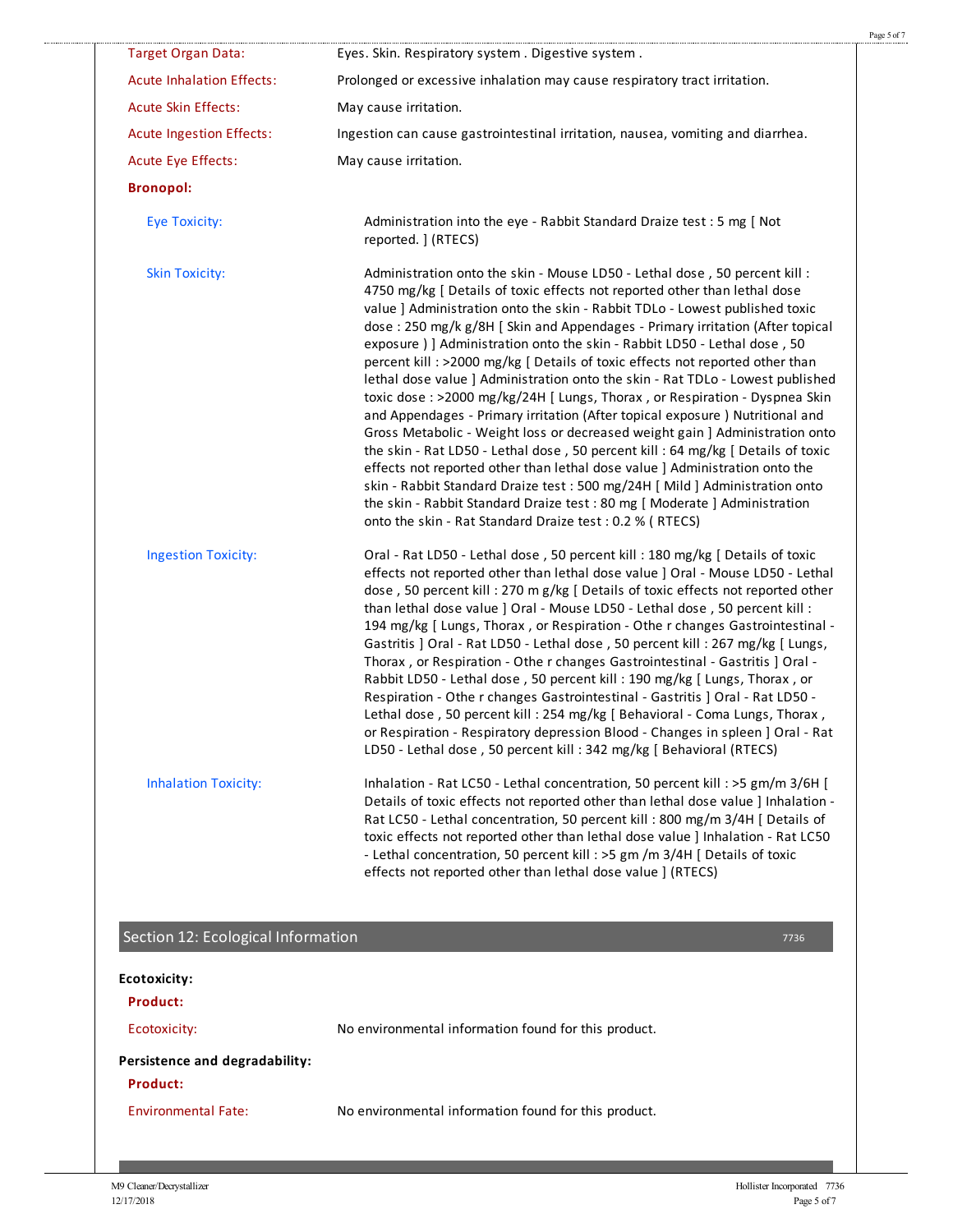| <b>Description of waste:</b>          |                                                                                                                                                                                                                                                                                                                                                                                                 |  |  |  |
|---------------------------------------|-------------------------------------------------------------------------------------------------------------------------------------------------------------------------------------------------------------------------------------------------------------------------------------------------------------------------------------------------------------------------------------------------|--|--|--|
| <b>Waste Disposal:</b>                | Consult with the US EPA Guidelines listed in 40 CFR Part 261.3 or the EU Directive<br>2008/98/EC on waste for the classifications of hazardous waste prior to disposal.<br>Furthermore, consult with your state, local, or provincial waste requirements or<br>guidelines, if applicable, to ensure compliance. Arrange disposal in accordance to<br>the EPA and/or state and local guidelines. |  |  |  |
| Section 14: Transport Information     | 7736                                                                                                                                                                                                                                                                                                                                                                                            |  |  |  |
| <b>DOT Shipping Name:</b>             | <b>Not Restricted</b>                                                                                                                                                                                                                                                                                                                                                                           |  |  |  |
| <b>DOT UN Number:</b>                 | Not Applicable                                                                                                                                                                                                                                                                                                                                                                                  |  |  |  |
| Notes from Section 14:                | The data provided in this section is for information only. Please apply the<br>appropriate regulations to properly classify your shipment.                                                                                                                                                                                                                                                      |  |  |  |
| Section 15: Regulatory Information    | 7736                                                                                                                                                                                                                                                                                                                                                                                            |  |  |  |
|                                       | Safety, health and environmental regulations specific for the product:                                                                                                                                                                                                                                                                                                                          |  |  |  |
| <b>Regulatory - Product Based:</b>    |                                                                                                                                                                                                                                                                                                                                                                                                 |  |  |  |
| California POP 65:                    | The following statement(s) are provided under the California Safe Drinking Water<br>and Toxic Enforcement Act of 1986 (Proposition 65):, This product does not contain<br>any Proposition 65 chemicals.                                                                                                                                                                                         |  |  |  |
| Canada WHMIS:                         | Xi - Irritant.                                                                                                                                                                                                                                                                                                                                                                                  |  |  |  |
| SARA:                                 | This product does not contain any chemicals which are subject to the reporting<br>requirements of the Superfund Amendments and Reauthorization Act of 1986<br>(SARA) Title III (40CFR, Part 372).                                                                                                                                                                                               |  |  |  |
| <b>Regulatory - Ingredient Based:</b> |                                                                                                                                                                                                                                                                                                                                                                                                 |  |  |  |
| <b>Bronopol:</b>                      |                                                                                                                                                                                                                                                                                                                                                                                                 |  |  |  |
| <b>TSCA Inventory Status:</b>         | Listed                                                                                                                                                                                                                                                                                                                                                                                          |  |  |  |
| <b>EC Number:</b>                     | 200-143-0                                                                                                                                                                                                                                                                                                                                                                                       |  |  |  |
| <b>Sodium Acetate:</b>                |                                                                                                                                                                                                                                                                                                                                                                                                 |  |  |  |
| <b>TSCA Inventory Status:</b>         | Listed                                                                                                                                                                                                                                                                                                                                                                                          |  |  |  |
| <b>EC Number:</b>                     | 230-525-2                                                                                                                                                                                                                                                                                                                                                                                       |  |  |  |
| Section 16: Additional Information    | 7736                                                                                                                                                                                                                                                                                                                                                                                            |  |  |  |
|                                       | 01/22/2015                                                                                                                                                                                                                                                                                                                                                                                      |  |  |  |
| <b>Issue Date:</b>                    |                                                                                                                                                                                                                                                                                                                                                                                                 |  |  |  |
| <b>Revision Date:</b>                 | 12/17/2018                                                                                                                                                                                                                                                                                                                                                                                      |  |  |  |

Section 13: Disposal Considerations

....................